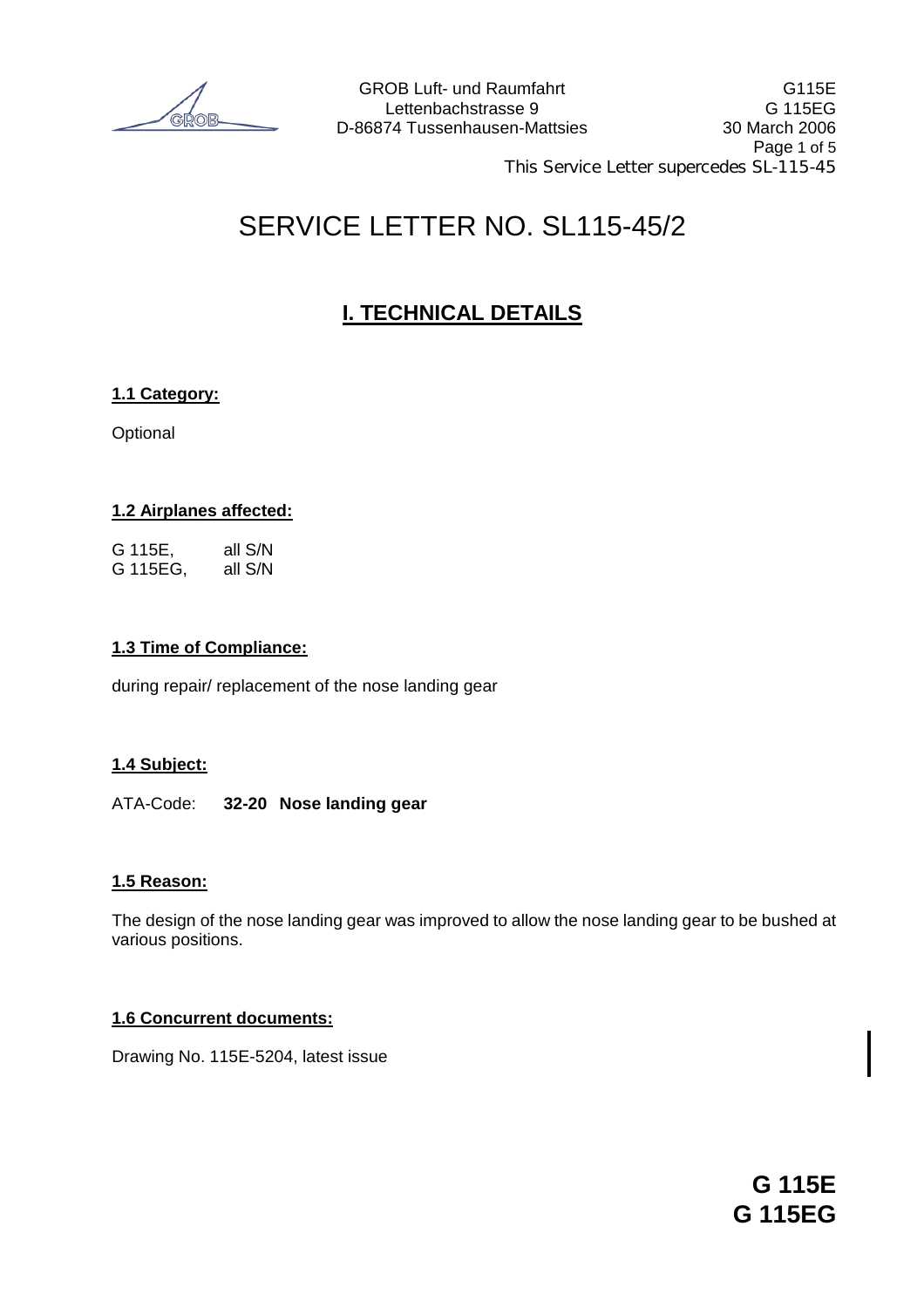Lettenbachstrasse 9 G 115EG Page 2 of 5 This Service Letter supercedes SL-115-45

### **1.7 Accomplishment/ Instructions**

#### **For G 115E**:

- Remove the nose landing gear IAW Maintenance Manual Chapter 32-20
- Replace bushes as required on the flange P/N 115C-5204 or centre tube P/N 115E-5202 IAW the drawings below or manufacturers drawing 115E-5204

**NOTE:** The first installation of the bushes must be performed only at the manufacturer!

Install the nose landing gear IAW Maintenance Manual Chapter 32-20

#### **For G 115EG**

- Remove the nose landing gear IAW Job Guide 1TG115EG-2-32JG-001, Chapter 32-20
- Replace bushes as required on the flange P/N 115C-5204 or centre tube P/N 115E-5202 IAW the drawings below or manufacturers drawing 115E-5204

**NOTE:** The first installation of the bushes must be performed only at the manufacturer!

Install the nose landing gear IAW Job Guide 1TG115EG-2-32JG-001, Chapter 32-20

#### **1.8 Repetitive Actions**

N/A

#### **1.9 Mass (Weight) and CG:**

N/A

# **II. PLANNING INFORMATION**

#### **2.1 Material & Availability:**

| P/N new      | P/N old   | <b>Name</b>        | Qty. |
|--------------|-----------|--------------------|------|
| 115E-5205/1  | 115E-5205 | Centre Tube Assy   |      |
| 115E-5202/1  | 115E-5202 | <b>Centre Tube</b> |      |
| 115C-5204/1  | 115C-5204 | Flange             |      |
| 115E-5202.01 | N/A       | <b>Bush</b>        | 2    |
| 115C-5203.03 | N/A       | <b>Bush</b>        |      |
| 115E-5204.09 | N/A       | <b>Bush</b>        | 2    |
| 115E-5204.01 | N/A       | Spacer             |      |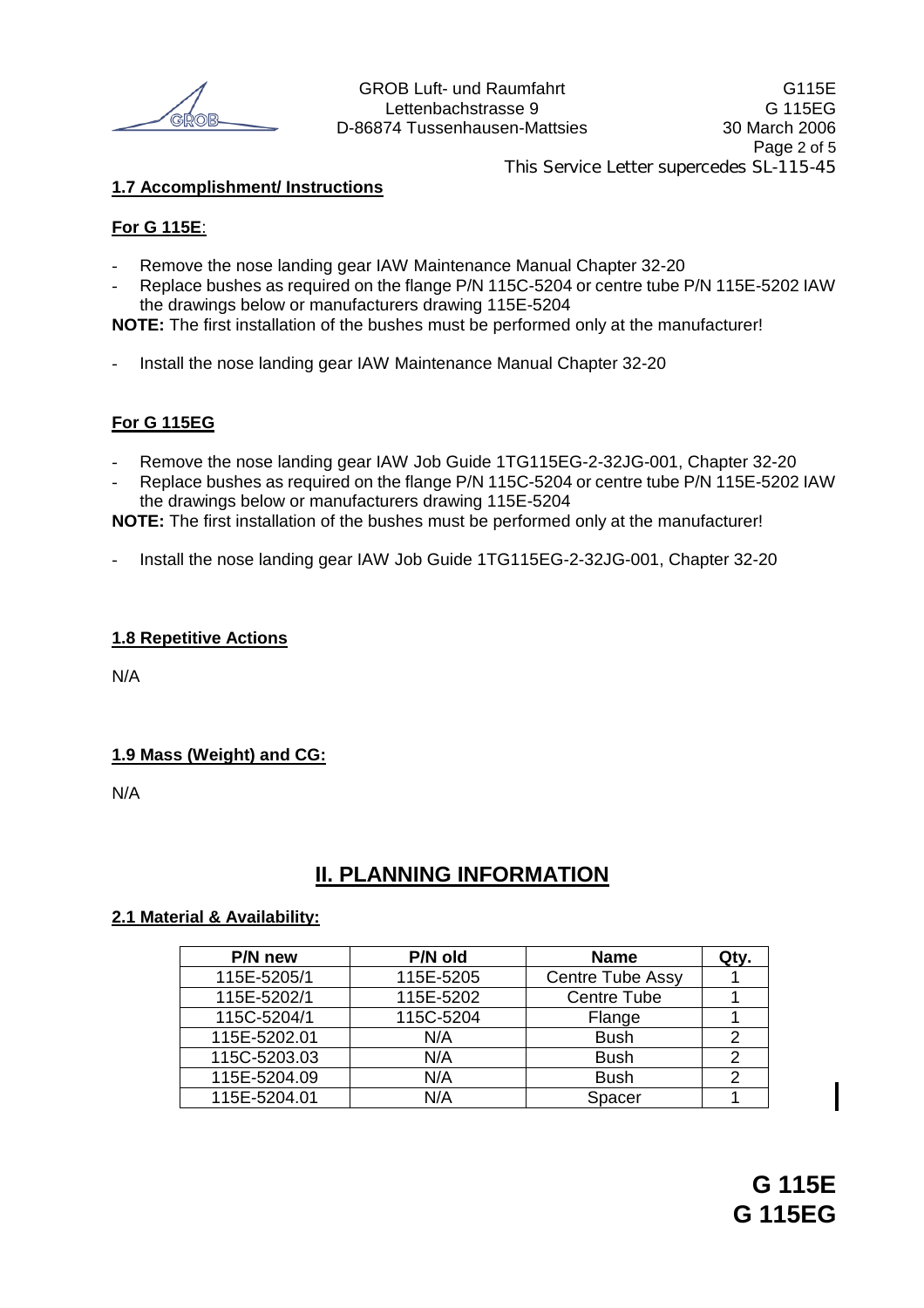### **2.2 Special Tools:**

N/A

#### **2.3 Labour costs:**

Repair: 2 hours

#### **2.4 Reference documents:**

Illustrated Parts Catalogue G 115E/ G 115EG, Chapter 32-20 Airplane Maintenance Manual G 115E, Chapter 32-20 Job Guide 1TG115EG-2-32JG-001, Chapter 32-20

#### **2.5 Credit:**

N/A

# **III. REMARKS**

- **3.1** The modification may be performed by an authorised aviation workshop and has to be certified in the logbook by an authorised inspector.
- **3.2** If you have sold your aircraft in the meantime, would you kindly pass this information on to the new owner and forward his address and aircraft S/N to us.
- **3.3** For questions and assistance please contact:

Rudi Vodermeier , Head of Product Support, phone: +49 8268 998139 fax: +49 8268 998200 e-mail: productsupport@grob-aerospace.de

> **G 115E G 115EG**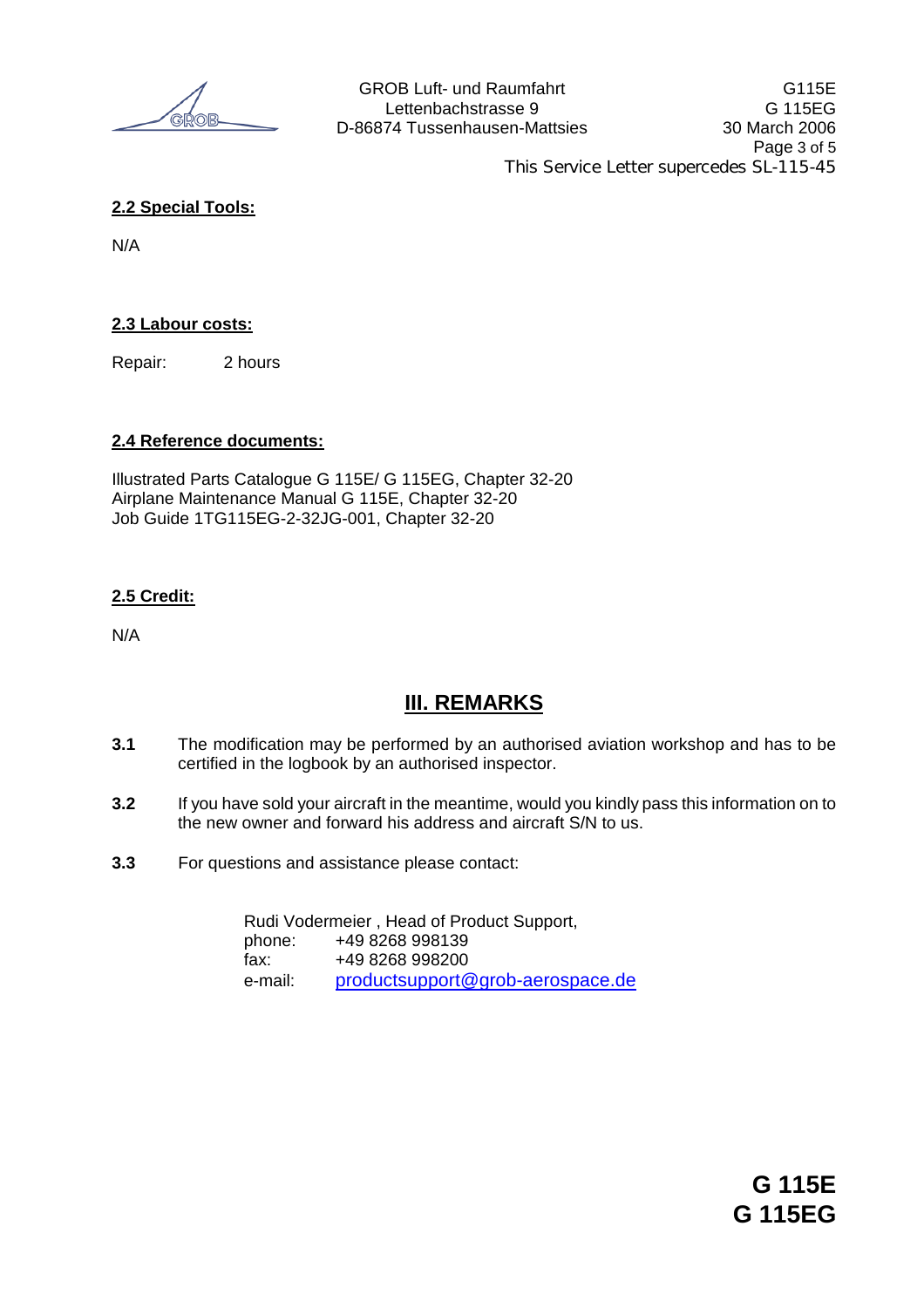

**G 115EG**